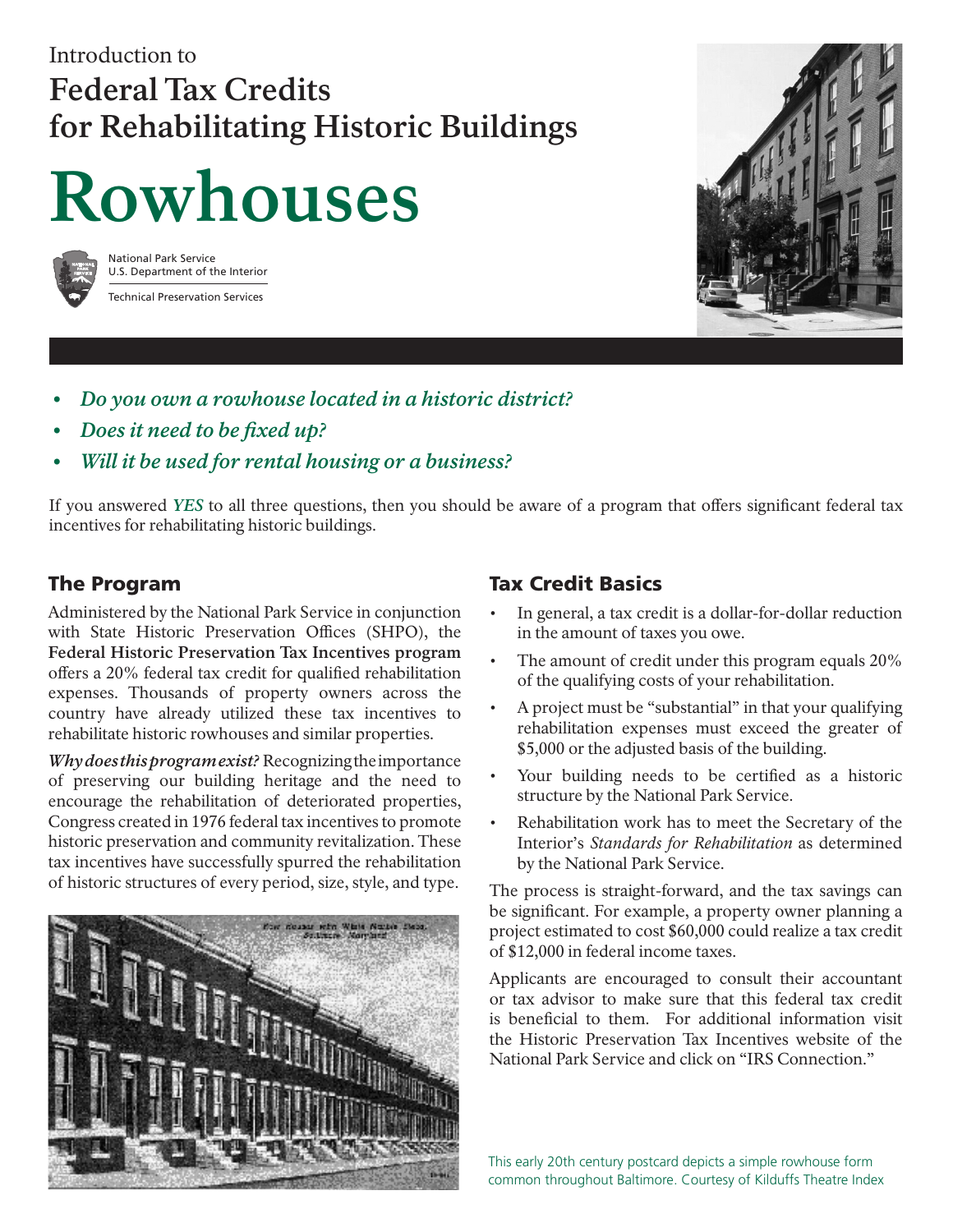### Three Steps

### to Determine if a Project is Eligible for Tax Credits

### **First:** Does your rowhouse contribute to a historic district recognized by the National Park Service?

The easiest way to determine if your building is located within a historic district is to contact your local historic district commission, municipal planning office, or State Historic Preservation Office (SHPO). Recognized historic districts, for purposes of federal tax credits, include those listed in the *National Register of Historic Places* (maintained by the National Park Service) and certain local historic districts that are certified by the National Park Service. Over one million buildings are already listed in the National Register, either individually or as part of historic districts.

If your property is located in one of these districts, it still must be designated by the National Park Service as a structure that *contributes* to the historic character of the district and thus qualifies as a "certified historic structure." Not every building in a district is contributing. For example, when historic districts are designated, they are usually associated with a particular time period, such as "mid-1800s to 1935." In this case, a 1950s building would *not contribute* and would not receive a 20% rehabilitation tax credit. Within this same district, a late 19th-century building might not contribute to the historic character if it was almost completely changed in the 1950s.

You can request the National Park Service to designate your building a "certified historic structure" by completing and submitting Part 1 of the Historic Preservation Certification Application, described on the next page.

### **Second:** Will your rehabilitation be "substantial"?

The cost of a project must exceed the greater of \$5000 or the building's adjusted basis. The following formula will help you determine if your project will meet the substantial test:

 *A - B - C + D = adjusted basis A = purchase price of the property B = the cost of the land at the time of purchase C = depreciation taken for an income-producing property D = cost of any capital improvements made since purchase*

For example, Mr. Smith has owned a rowhouse with two apartments for 15 years. He originally purchased the property for \$150,000, and of that purchase price \$40,000 was attributed to the cost of the land. Over the past 15 years, Mr. Smith has depreciated the building for tax purposes by a total of \$60,000. Two years ago, he replaced the roof at a cost of \$8000. Mr. Smith's adjusted basis would be \$58,000. Since he intends to spend \$60,000 to fix a leaking basement wall; upgrade the electrical, plumbing and heating/air conditioning systems; and improve the bathrooms, the

rehabilitation would qualify as a substantial project. If he completes the application process and receives approval, Mr. Smith will be eligible for a 20% credit on the cost of his rehabilitation, or a \$12,000 credit.

Some expenses associated with a project may not qualify for the tax credit, such as the addition of a new room off the back, new kitchen appliances, and landscaping.

### **Third:** How does your project become "certified"?

To qualify for the tax credits you need to complete a 3 part application. In Part 1 of the application, you present information to help the National Park Service determine if your building is a "certified historic structure." In Part 2, you describe the condition of the building and the planned rehabilitation work. The proposed work will be evaluated based upon the Secretary of Interior's *Standards for Rehabilitation*—a set of 10 widely accepted standards of practice for historic preservation. Part 3 of the application is submitted after completion of the project and is used by the National Park Service to certify that the project as completed meets the *Standards* and is a "certified rehabilitation."

The 3 parts of the application need to be completed in order. You will submit 2 copies of each part to your SHPO. One copy will be forwarded by the SHPO with a recommendation to the National Park Service, which will issue the final decision for each part of the application. It is especially important to submit Part 2 *before* beginning work, because if your initial project proposal does not meet the *Standards*, you are provided an opportunity to modify the plans.

*To learn more about the Standards, visit the National Park Service website at www.nps.gov/history/hps/tps/ or contact your State Historic Preservation Office (SHPO)*



**Loss of historic character:** The original finished walls and all separations between rooms and hallway have been lost to create an open floor plan, causing this project not to qualify for tax credits. Photo: NPS files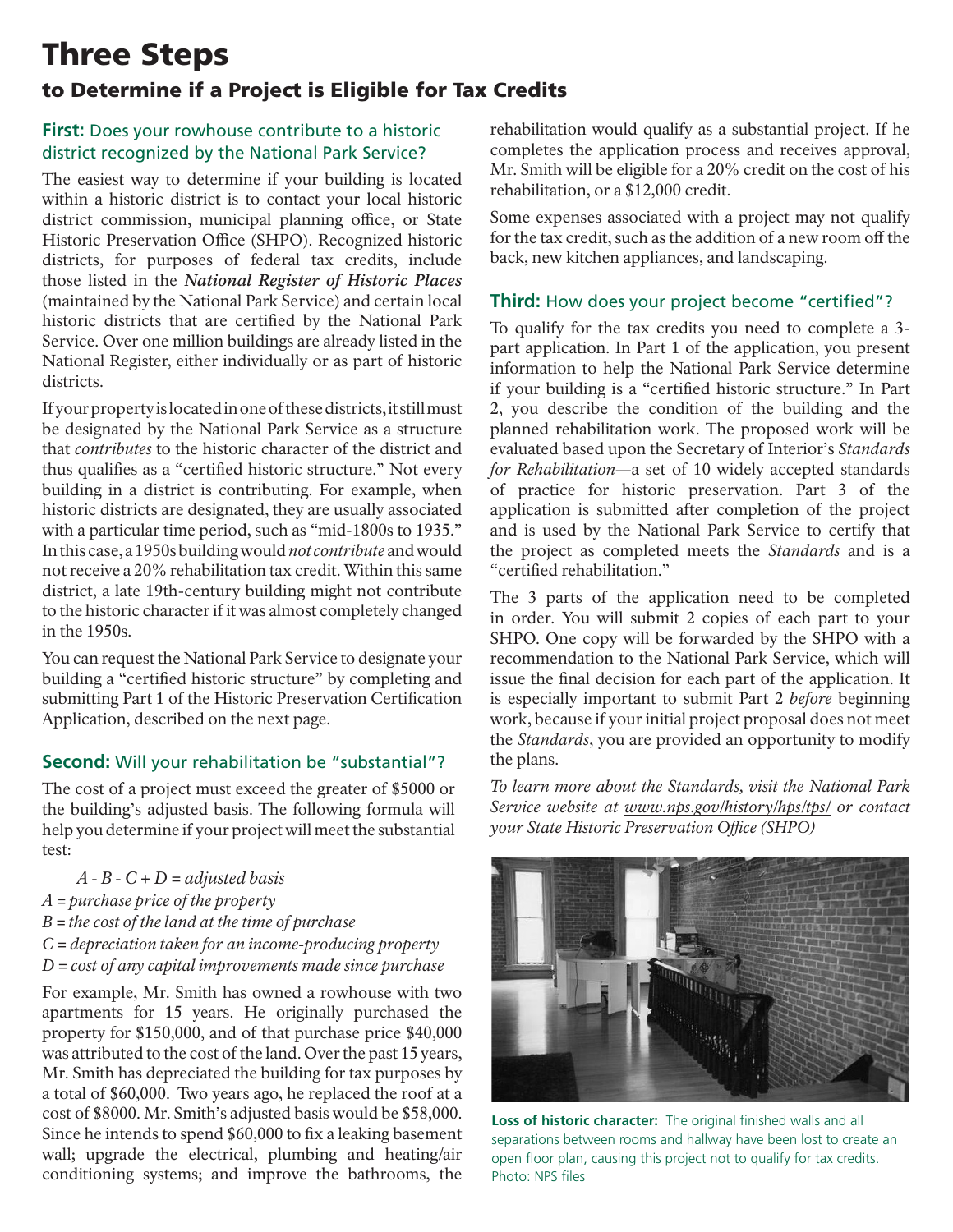### The Application

The Historic Preservation Certification Application (NPS Form 10-168) consists of 3 parts. This form can be downloaded from the web at www.nps.gov/history/hps/tps/tax/.

**Part 1** of the application is a request to obtain a determination by the National Park Service that your rowhouse is a certified historic structure. You will need to describe the physical appearance of the exterior and interior of the rowhouse and provide a brief narrative on its history and significance to the historic district in which it is located. Part of this information is likely contained in the National Register Nomination of the district, which should be available from your local historic district commission, municipal planning office, or SHPO.

**HISTORIC PRESERVATION SAMPLE CERTIFICATION APPLICATION –**<br> **Property Name** PART 1

214 Center Street, City, State Property Address

**Property Name** 

**Description of physical appearance:** This house is a 2-story brick rowhouse with a side-gable roof. There are 3 windows across the 2<sup>nd</sup> story and two on the first. All windows are wooden with 2 sashes of 6 glass panes each. The front door is on the left side. The window sills and jack arches above the windows are all painted white. All other brick is unpainted. There is a party wall on the right side shared with the neighbor, and a very small alley or gap between the houses on the left side of the house. Inside, there is a stair hall along the left side of the house. Front to back on the right is a parlor, dining room, and kitchen (across the entire back side.) Upstairs are 2 bedrooms and a bathroom

Date of Construction: 1840s Source of Date: National Register Historic District nomination

Date(s) of Alteration(s): 1950s, 1984

Has building been moved?  $\Box$  yes If so, when?

#### **Statement of significance:**

This rowhouse is listed as a contributing building to the Alexandria National Historic Landmark District. It retains extensive historic materials and the original floorplan is largely intact. It is a nice example of a mid-nineteenth century rowhouse in the Mid-Atlantic Region.



Attach photographs and maps to application

The photo above depicts the building for which this fictional application was created. Photo: J. Parker

| <b>HISTORIC PRESERVATION</b><br><b>CERTIFICATION APPLICATION -</b><br><b>SAMPLE</b>                                                                                                                                                                        |                                                                                                                                                                                                                                                                            |                                                                                                                                                                                                                                                                                           |  |
|------------------------------------------------------------------------------------------------------------------------------------------------------------------------------------------------------------------------------------------------------------|----------------------------------------------------------------------------------------------------------------------------------------------------------------------------------------------------------------------------------------------------------------------------|-------------------------------------------------------------------------------------------------------------------------------------------------------------------------------------------------------------------------------------------------------------------------------------------|--|
| Property Name                                                                                                                                                                                                                                              |                                                                                                                                                                                                                                                                            | PART <sub>2</sub>                                                                                                                                                                                                                                                                         |  |
|                                                                                                                                                                                                                                                            | 214 Center Street, City, State                                                                                                                                                                                                                                             |                                                                                                                                                                                                                                                                                           |  |
| <b>Property Address</b>                                                                                                                                                                                                                                    |                                                                                                                                                                                                                                                                            |                                                                                                                                                                                                                                                                                           |  |
|                                                                                                                                                                                                                                                            |                                                                                                                                                                                                                                                                            | 5. DETAILED DESCRIPTION OF REHABILITATION / PRESERVATION WORK - Includes site work, new construction, alterations, etc. Complete blocks below.                                                                                                                                            |  |
| <b>Number</b><br>1                                                                                                                                                                                                                                         | Architectural feature Masonry                                                                                                                                                                                                                                              | Describe work and impact on existing feature:<br>A French drain will be installed at the base of the north wall<br>to drain the excess ground water away from the building and                                                                                                            |  |
|                                                                                                                                                                                                                                                            | Approximate Date of feature 1840s                                                                                                                                                                                                                                          |                                                                                                                                                                                                                                                                                           |  |
|                                                                                                                                                                                                                                                            | Describe existing feature and its condition:<br>Most of the exterior masonry is in good condition. Near<br>the ground on the back side of the building, the mortar<br>joints have deteriorated and the brick remains constantly<br>damp to a height of 3 feet above grade. | prevent the water from wicking up the wall. After this<br>installation, the mortar joints in the affected area will be<br>cleaned out by hand and repointed using a mortar mix<br>matching in color and composition to the existing. The joint<br>profile will match the existing.        |  |
|                                                                                                                                                                                                                                                            | Photo no. 5, 6, 9, 25<br>Drawing no Site Plan                                                                                                                                                                                                                              |                                                                                                                                                                                                                                                                                           |  |
| <b>Number</b><br>$\mathbf{2}$                                                                                                                                                                                                                              | Architectural feature Windows                                                                                                                                                                                                                                              | Describe work and impact on existing feature:<br>The original windows on the front will be cleaned and                                                                                                                                                                                    |  |
|                                                                                                                                                                                                                                                            | Approximate Date of feature 1840s                                                                                                                                                                                                                                          |                                                                                                                                                                                                                                                                                           |  |
| Describe existing feature and its condition:<br>The windows on the front of the rowhouse are original<br>and are in good condition. The other windows, on the<br>back, have extensive rot and are not salvageable.                                         |                                                                                                                                                                                                                                                                            | repainted. All other windows will be replaced with aluminum<br>windows with grids to match the 6/6 configuration of the<br>originals. Dimensions of the individual parts of the<br>replacement windows match the originals except for the<br>bottom rails which are 1/8 of an inch wider. |  |
|                                                                                                                                                                                                                                                            | Photo no. 1, 2, 6 - 10, 15 - 18<br>Drawing no manfetr's dwgs                                                                                                                                                                                                               |                                                                                                                                                                                                                                                                                           |  |
| <b>Number</b><br>3                                                                                                                                                                                                                                         | Architectural feature HVAC                                                                                                                                                                                                                                                 | Describe work and impact on existing feature:<br>A new HVAC system and ducts will be installed. The units<br>will be located in the basement (see drawing A1) and will                                                                                                                    |  |
|                                                                                                                                                                                                                                                            | Approximate Date of feature n/a                                                                                                                                                                                                                                            |                                                                                                                                                                                                                                                                                           |  |
| Describe existing feature and its condition:<br>There is currently no central heat or air in this rowhouse.<br>Air conditioning was accomplished by window units that<br>have been removed and heat was baseboard heating<br>units, which will be removed. |                                                                                                                                                                                                                                                                            | utilize the mini-duct system, which allows the air ducts to be<br>run in preexisting spaces between floors and walls. No ducts<br>will be visible upon project completion.                                                                                                                |  |
|                                                                                                                                                                                                                                                            | Photo no. 12, 13, 31 -34<br>Drawing no M1, M2                                                                                                                                                                                                                              |                                                                                                                                                                                                                                                                                           |  |

Approximate Date of feature **<sup>1984</sup>** The roof will be patched and repaired as needed with

Complete these boxes until all aspects of your project are fully described. Be sure to include details like proposed finishes (drywall, plaster, etc.) and planned methods of repair.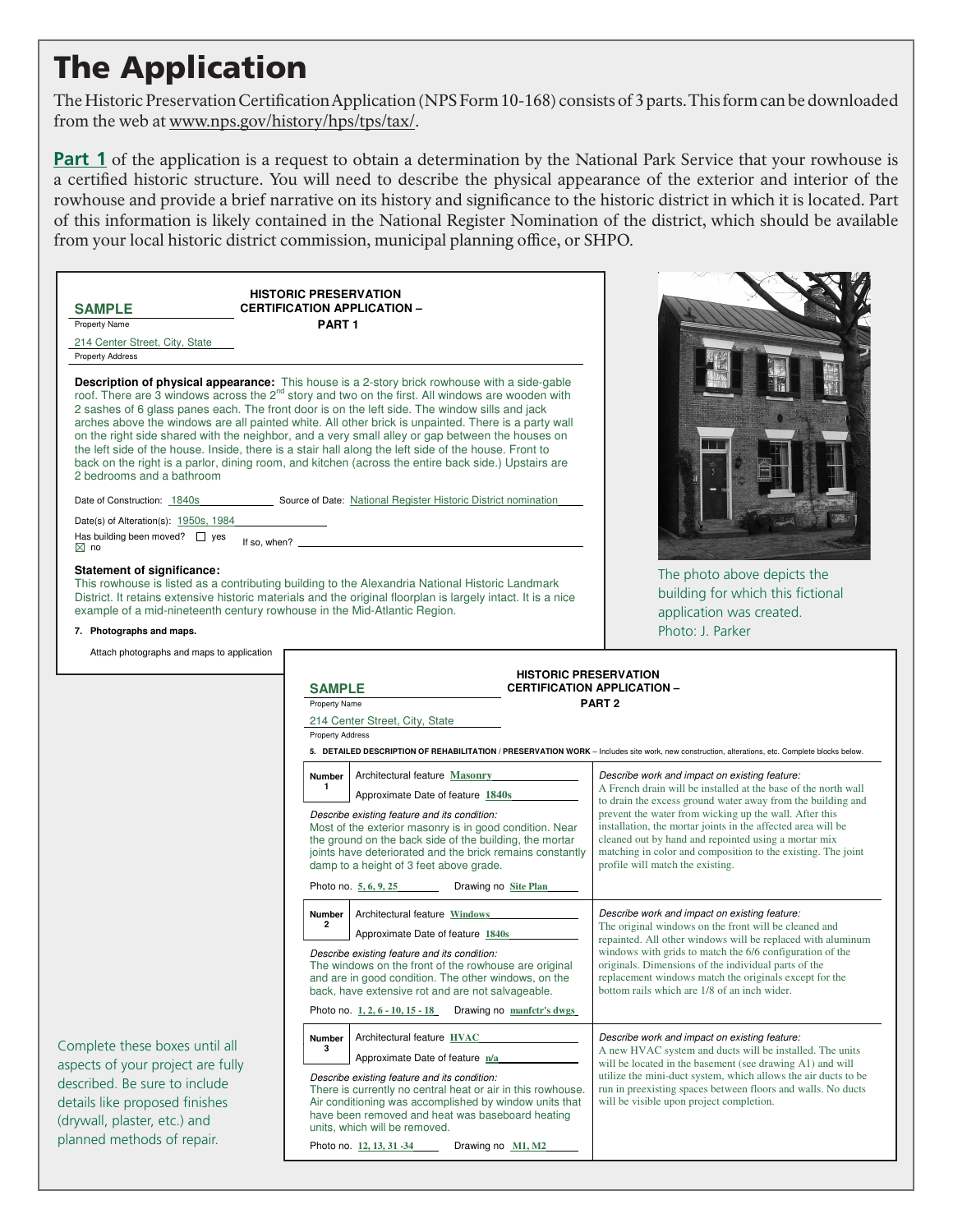**Part 2** of the application is where you describe the condition of the building prior to rehabilitation and the proposed work. Three forms of information are needed: a description or **narrative** for each main building feature (see sample left, below); ample **photographs** showing the condition and views of the property prior to beginning work (exterior and interior as well as the surrounding site); and architectural plans or **drawings** that include existing floor plans and proposed changes. If no work is planned for a major feature (such as windows, roof, 2nd floor plan, etc.), include a statement to that effect in the application and still provide photographs.

You are encouraged to submit **Parts 1 and 2** during the early planning of the project. This provides the opportunity to make changes with minimal inconvenience or additional expense if some aspect of the work is determined not to meet the *Standards for Rehabilitation.*

**Part 3** of the application is a Request for Certification of Completed Work. This is a presentation of the finished rehabilitation and, once approved by the National Park Service, serves as documentation to the Internal Revenue Service that your project is a "certified rehabilitation." Approval of the Part 3 application is a condition for obtaining federal rehabilitation tax credits.

### Describing Your Project

Material and information to provide in your application include:

- historic district map
- site plan
- photographs
- floor plans
- elevation drawings (not required for all projects)

On a copy of the *historic district map*, indicate where your building is located. It is usually helpful to include a simple sketch or *site plan* to convey the relationship of your rowhouse to other district features such as a neighboring alley or courtyard and to show the location of a garage or other site features on your property.

*Photographs* are essential in conveying what the property and building looks like prior to your rehabilitation. Think of the pictures as providing a "virtual tour" of your property. Include pictures showing each exterior side, the building's relationship to surrounding structures, and close-ups of such primary exterior features as windows, doors, and porches. On the interior, include views of all main spaces such as hallways, living room, dining room, and bedrooms, and features such as stairs, window trim, doors, and fireplaces. Document deteriorated conditions such as crumbling brickwork or water stained plaster.

Number each photograph, and write the building's address and a brief description of the image on the back. Include a *floor plan* (or *site plan* for exterior photographs) with the number of each photograph and an arrow pointing in the direction it was taken. Please indicate if the image is pre- or post-rehabilitation.

*Elevation drawings* often will be needed where major changes to the exterior of the building are planned. For example, a drawing should show the size and design of a new porch planned for the rear. *Floor plans* of the existing room layouts are important and, where changes are proposed, floor plans showing the new layout are needed as well.

Supplemental material may also be helpful in describing your project. For example, product literature or a simple sketch might best describe a new front door that will replace the existing, deteriorated one.

Remember that the SHPO and National Park Service reviewers who will be evaluating the application will probably be seeing your building for the first time through the material you provide. Your application should communicate: (a) the appearance of your building prior to beginning work; (b) the building's condition on both the interior and the exterior prior to work; and (c) your proposed rehabilitation work.

### Photo Documentation

Good quality photos (4 x 6 or larger) are needed. If using digital images, print in high-resolution on photo quality paper.

Label each photo and reference it in the application. In addition, key the picture to the floor plan with a number and arrow indicating the direction in which it was taken.



*Example: Photo and Label*

**Photo 1, Pre-Rehab 214 Center Street City, State**

Side hall with staircase, flaking paint, and failing plaster, looking toward rear of house.

Photo: NPS files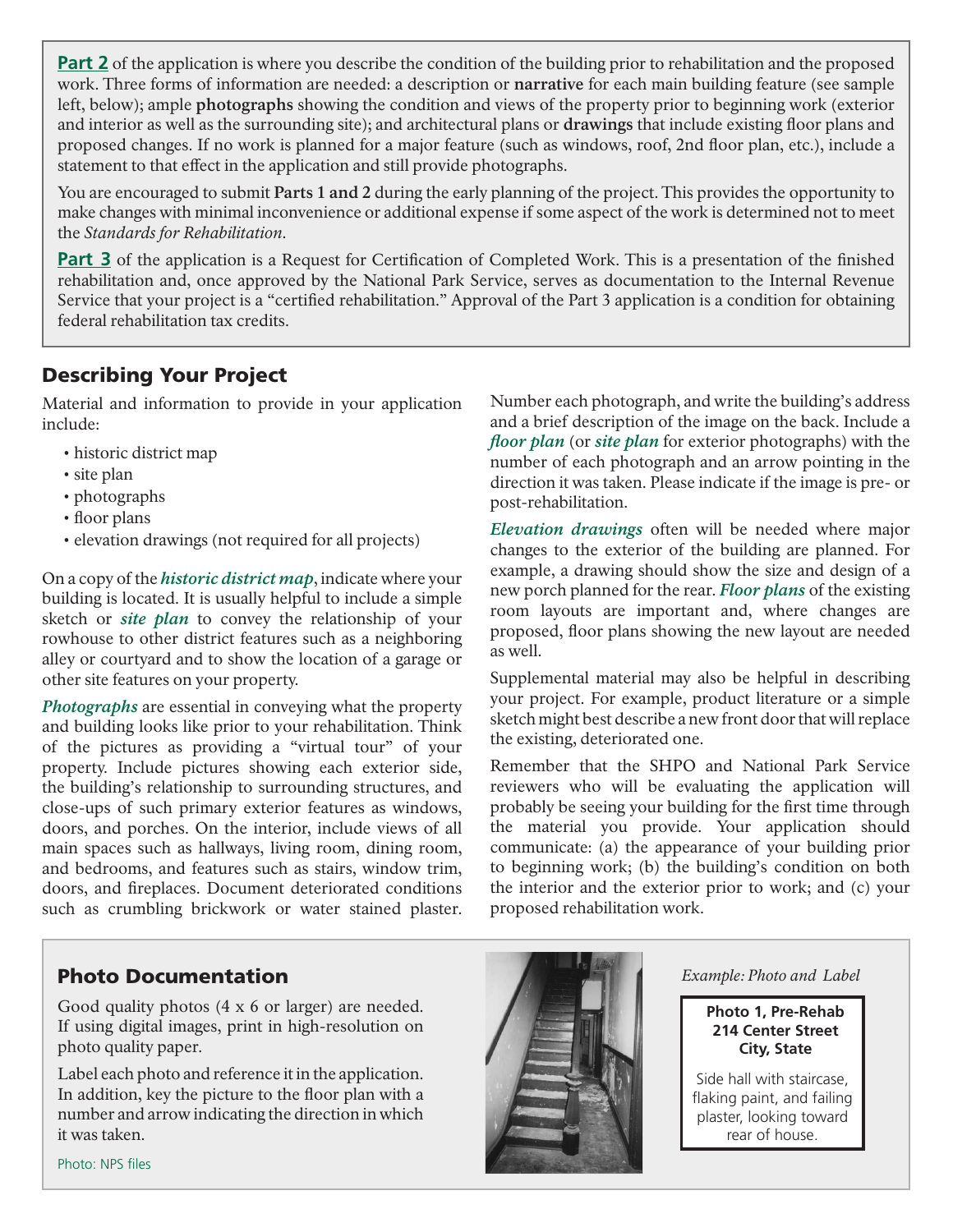## Rowhouses & Rehab

The goal of the Federal Historic Preservation Tax Incentives program is to encourage the retention and re-use of historic structures, like rowhouses, while preserving their historic character. By definition a rowhouse is a dwelling that is attached on one or more sides to another, typically similar, dwelling. In its most common form, the rowhouse is a single-family residence, although in some neighborhood buildings the first floor served a commercial use, such as a grocery store. Some were also built with two or more housing units. Historically the floor plans of rowhouses often had a side access hallway that often ran the length of the house with an open, somewhat decorative stair along one of the shared walls. A double parlor or a single living room tended to be in front, facing the street, followed by the dining room. Usually the kitchen was located at the back, or sometimes below in a partially below-ground basement. Bedrooms were typically located on upper floors.

It is these characteristics, along with particular stylistic elements and original materials, that help make rowhouses historic and should be retained in a rehabilitation. Sound original materials that make up the walls, windows, and floors are also important elements that should be retained whenever possible. Keep in mind that rowhouses were often designed as a group, either matching exactly or simply related in style to neighboring structures. Historic elements that relate your structure to the rest of the row should be preserved.

On the interior, it is important to maintain the sense of space and room relationships in the public areas, such as the entry and parlor(s) or dining room. Rehabilitation, by definition, allows a building to be changed to accommodate a new use, but alterations should be made sensitively.

Changing the use of a rowhouse, either from residential to commercial or from single-family to multiple apartments, may require creative thinking to accommodate new needs without compromising the historic character. While altering a floor plan may be necessary, there is usually a sensitive way to accomplish this task. First, rank your spaces in order of importance—taking into consideration previous alterations or significant deterioration. In general, the most significant spaces in a rowhouse are the entry and stair hall, and the first and second rooms on the main living floor. Then, when laying out your new floor plan, make every effort to avoid re-configuring these rooms.



These drawings demonstrate how a single-family rowhouse can be turned into apartments while maintaining the historic character of the building. The pre-rehabilitation plans have several doors that open to the hallways. To create adequate separation, doorways need to be sealed. However, historic doors and trim can be left in place while the openings are sealed behind the door. From the hallways, it would appear that the doors are simply closed. Note that while room use may have changed throughout the house, the only changes to the historic floor plan were behind the stair on the 1st floor and in the bathroom on the 2nd. Drawings by J. Parker.

### General Advice

- The application process works best when you submit Parts 1 & 2 early, *before* you begin work. •
- Project approval is made only by the National Park Service. •
- The National Park Service does not provide blanket pre-approvals for products or techniques, nor does it certify contractors. •
- Photographs are the best descriptive tool–you can never submit too many. •